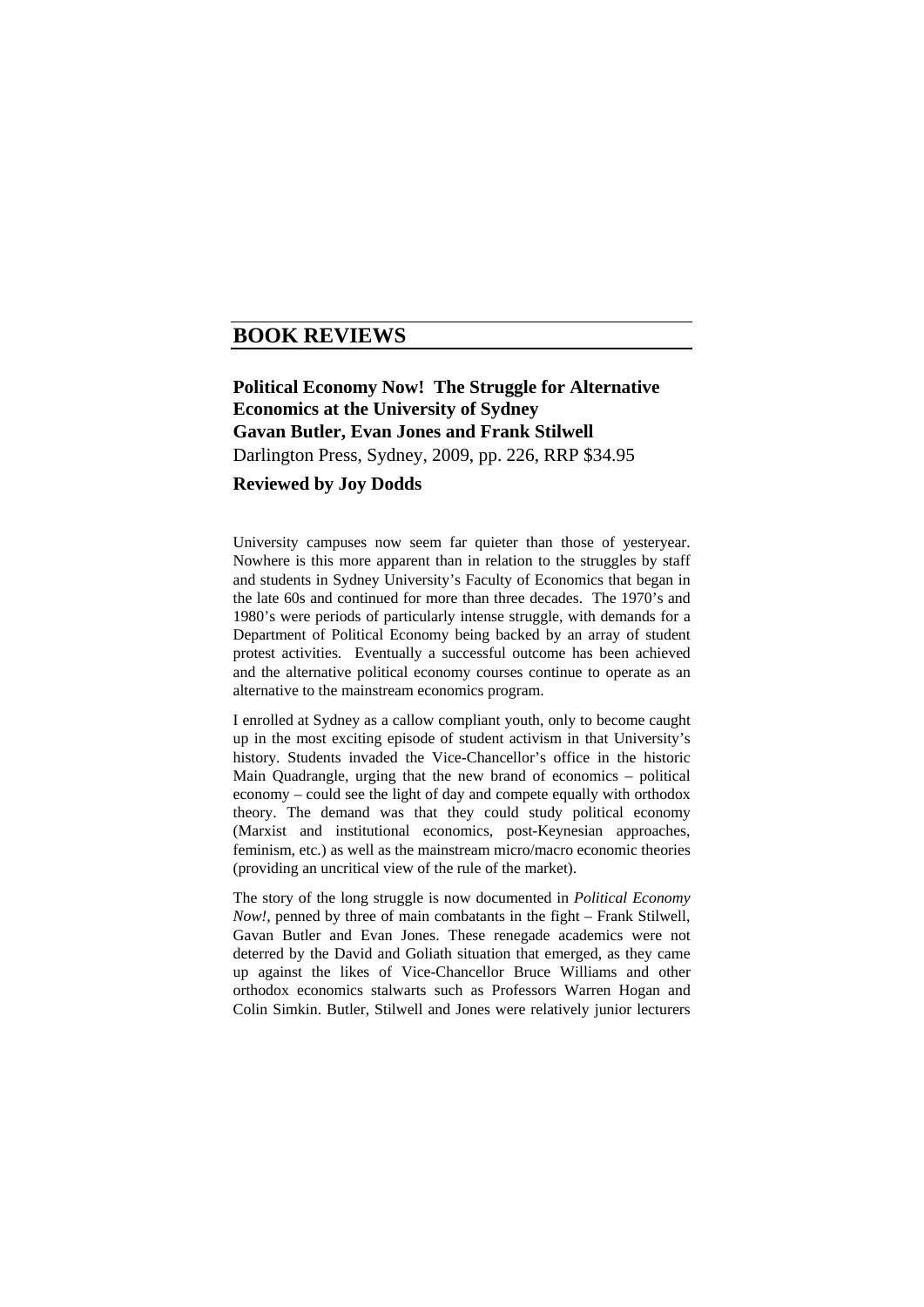when they arrived in the early 1970s, but they were backed by other farsighted academics, notably Associate Professor 'Red' Ted Wheelwright and Geelum Simpson-Lee, staff-elected Dean of the Economics Faculty.

The book acknowledges the unrelenting efforts of the student activists – including the late Michael Brezniak, Clive Hamilton [formerly executive director of The Australia Institute and now Professor of Public Ethics], Stephen Yen [a lawyer for ASIC] and Paul Porteous [a Fellow at Harvard University and formerly senior advisor to the President of Madagascar]. Personal memoirs from these and other student activists are sprinkled throughout the book – one at the end of each chapter.

There are also photographs of the many demonstrations. One shows a group of students on the roof of the cloisters in the Main Quad in June 1983, waving a banner calling for the Vice-Chancellor to 'resolve or resign'. The authorities instituted disciplinary action against six of the activists, including Anthony Albanese [now a Federal Minister], and then laid further charges against three other student leaders involved a week later in the occupation of a wing of the Merewether [Economics Faculty] building. Police were called to evict the protestors and they arrested one student. Concern about 'cops on campus' and victimization of student leaders were added to the demands for political economy courses. The students occupied the Merewether building again a few days later and stayed there in a sit-in/sleep-in for 10 days. Significantly, the police were not called in this time - the students had demonstrated they were not to be deterred by the prospect of disciplinary action.

Earlier protests had seen signs such as '*Re-instate David Hill'* hoisted on campus, referring to the former Economics tutor who had supported the student's demands for course reform – the same David Hill who went on to be head of NSW State Rail, the ABC and Soccer Australia. As the staff-student movement advocating the alternative gained momentum during the 1970s protest activities became more diverse and intense. Apart from the protests at the Vice-Chancellor's office and on the cloisters in the Quad, the students erected a tent in the Quad (even holding a lecture there!), occupied the clock tower and installed a caravan on the Front Lawn for a fortnight as an information centre. Such audacious actions are unthinkable on today's more conservative campus.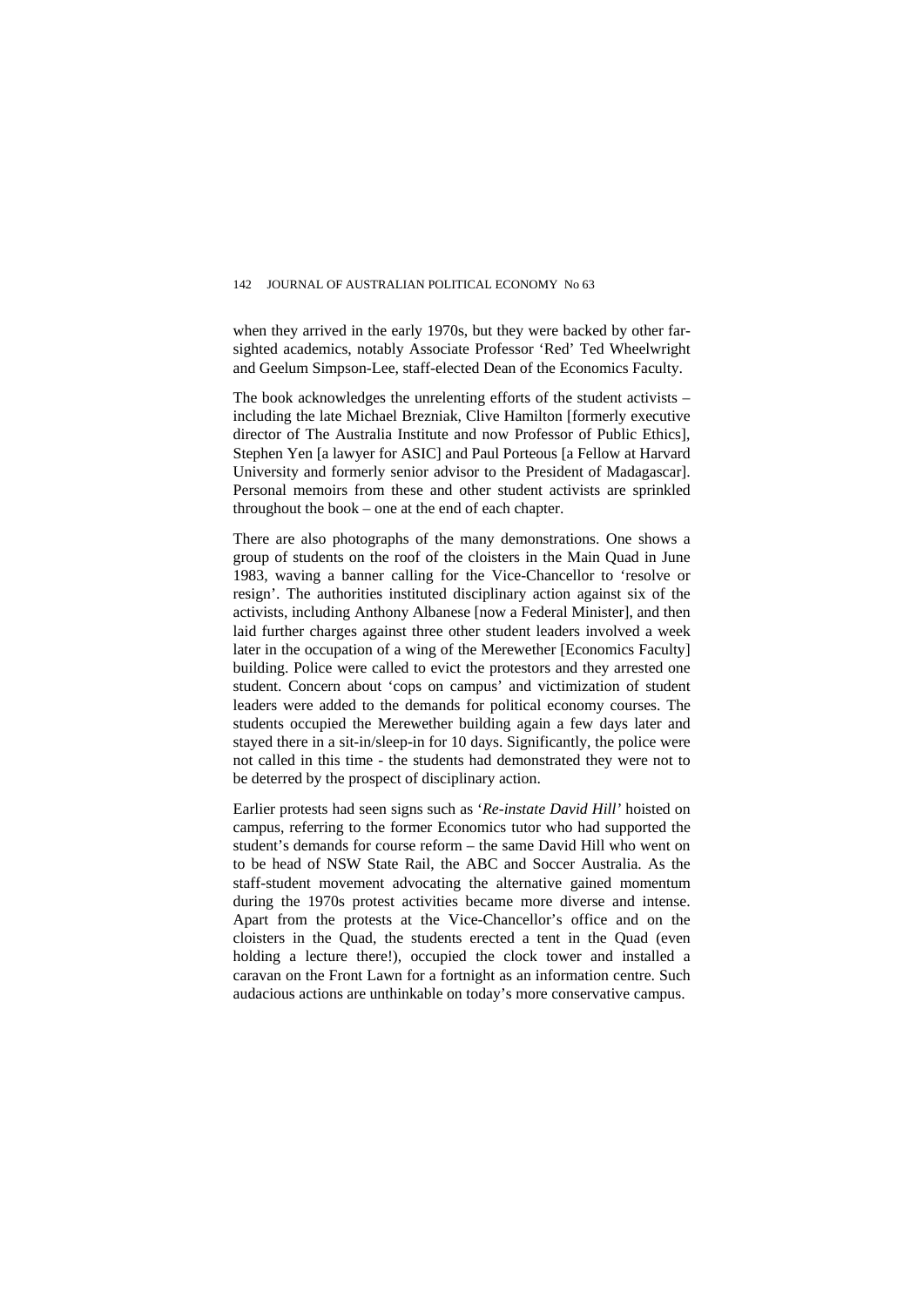Newspaper coverage of the protests blasted: '*Police vs Students: Uni Clash'*, with an accompanying photo of baton-wielding cops. As one activist comments in the book: 'This wasn't quite how it was supposed to have turned out. A fleeting newspaper headline, little more than a footnote to the history of the struggle, hid years of hard work, frustration, passion, emotion and incredible learning that characterized being part of the political economy movement.'

The authors of the book identify the nature and causes of the struggle – interacting concerns over curriculum, teaching and power relationships. They write: 'The right to define the discipline [was] monopolised by the authorities, the result of which was that official student feedback was either minimised or deflected. This tendency came to be particularly well developed in the Department of Economics at the University of Sydney. Indeed, it was the standard of teaching of the compulsory courses by those of professorial rank and their denial of the legitimacy of adverse student opinion that initially fuelled the rebellion by students.'

In the authors' eyes, there was misuse of power by the Economics professors and university heavies who had control over staffing, courses and resources, thereby blocking 'free intellectual exchange and a liberal education … this is what is known as intellectual suppression.' An official Economic Faculty committee in 1974 recommended the creation of a separate Department of Political Economy and a full four-year course in political economy, but Vice-Chancellor Williams declined to create the new department recommended by the Faculty. Then in 1976, Williams rejected the key recommendation of another official Academic Board inquiry on the issue. Students again staged an occupation and 4000 students and staff mounted a university-wide strike in support of the PE movement.

This book also sees the struggle for political economy at Sydney University as 'a struggle for education that would fit in better with the needs of the modern workforce and society.' It points out that PE graduates include 'a former NSW premier, a deputy premier, a state treasurer, ministers for housing and local government, other state government parliamentarians, a leader of the federal ALP Opposition, other federal government ministers, a federal public service commissioner' … the list goes on.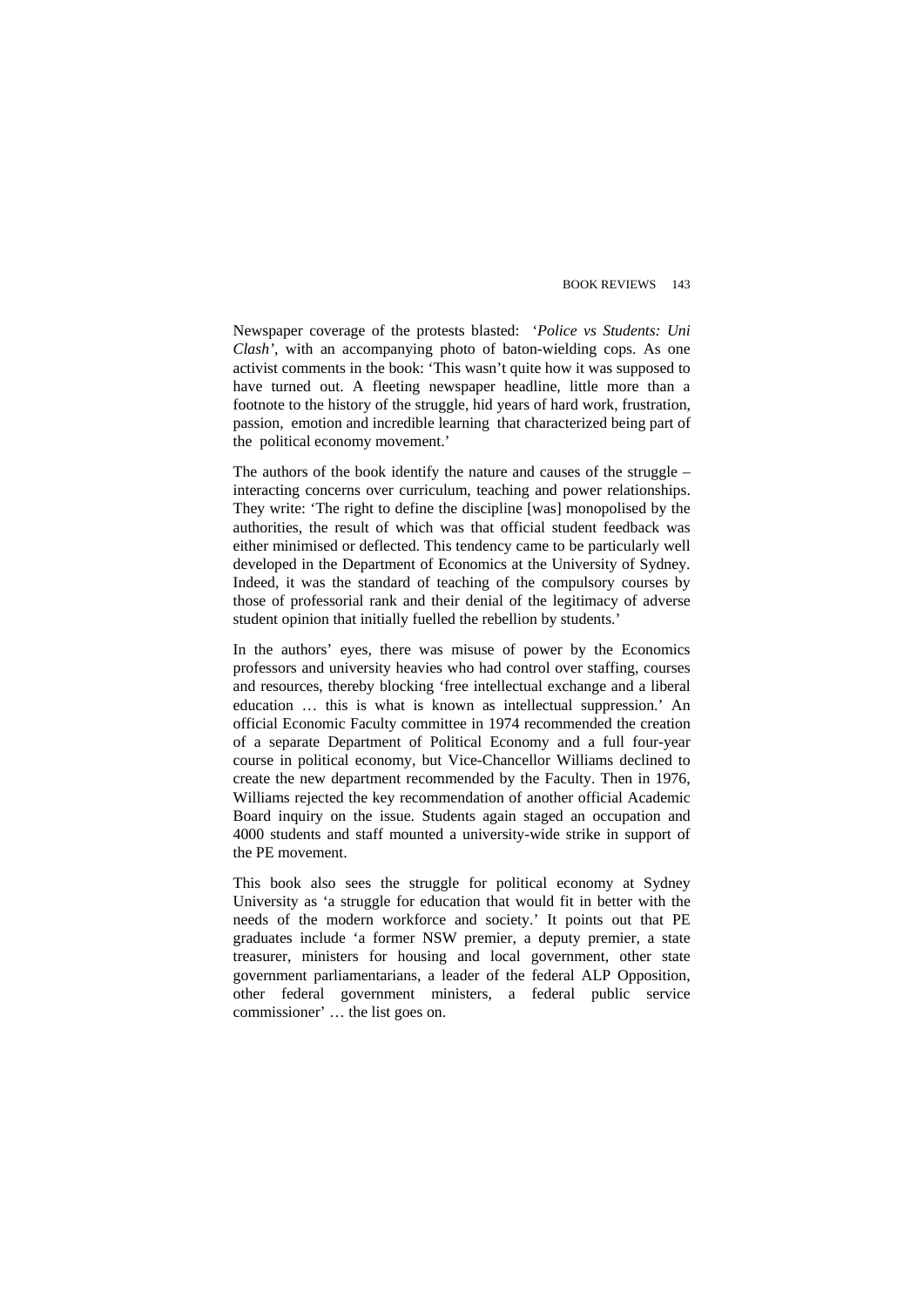What does the political economy struggle tell us about the economics profession? The book points out that, with rare exceptions, the efforts of the dissident staff in the Department of Economics Sydney University were not supported or embraced by mainstream economists elsewhere in Australia. The latter were 'evidently unwilling to pick up the gauntlet thrown down by the political economists.' According to the authors, 'professional marginalization within academia persists. The mainstream economists generally don't want to know.' When *SMH* economics editor Ross Gittins gave a talk at the University in 2007 about the limitations of conventional economics, 'the economics students came in large numbers but their lecturers were conspicuous by their absence.'

Within the University itself, the long battle was finally resolved by the restructuring of faculties, which established the Department of Political Economy in the Faculty of Arts as a part of a new School of Social and Political Sciences. This positive outcome contrasts with an earlier attempt to solve the conflict by institutional restructuring, a process Ted Wheelwright referred to as the Vice-Chancellor's proposal to locate the untidy bits which did not fit comfortably elsewhere in the University in a 'cesspool faculty.' It now seems that the University has got it right, and the presence of Political Economy as a distinctive department there is a major draw-card.

Were all the efforts by staff and student activists to get to this point worthwhile? As one former activist, Sally Edsall, [now NSW Teachers' Federation research officer] writes in the book: 'There's much to be said for a grounding in university activism … When it is accompanied by a spirit of scholarship and enquiry of the highest standard – the hallmark of the course offered through political economy – then it is something to be treasured. There is no room for complacency and inertia in this world.'

Clive Hamilton also advances the view that there is a broader significance in the threat to the interests of the conservative elite, writing*:* 'The University of Sydney is the training ground for the next generation of elites who occupy the positions of influence in business, the professions and government, and the worldview of the mainstream economists was central to the ideological reproduction of the system.'